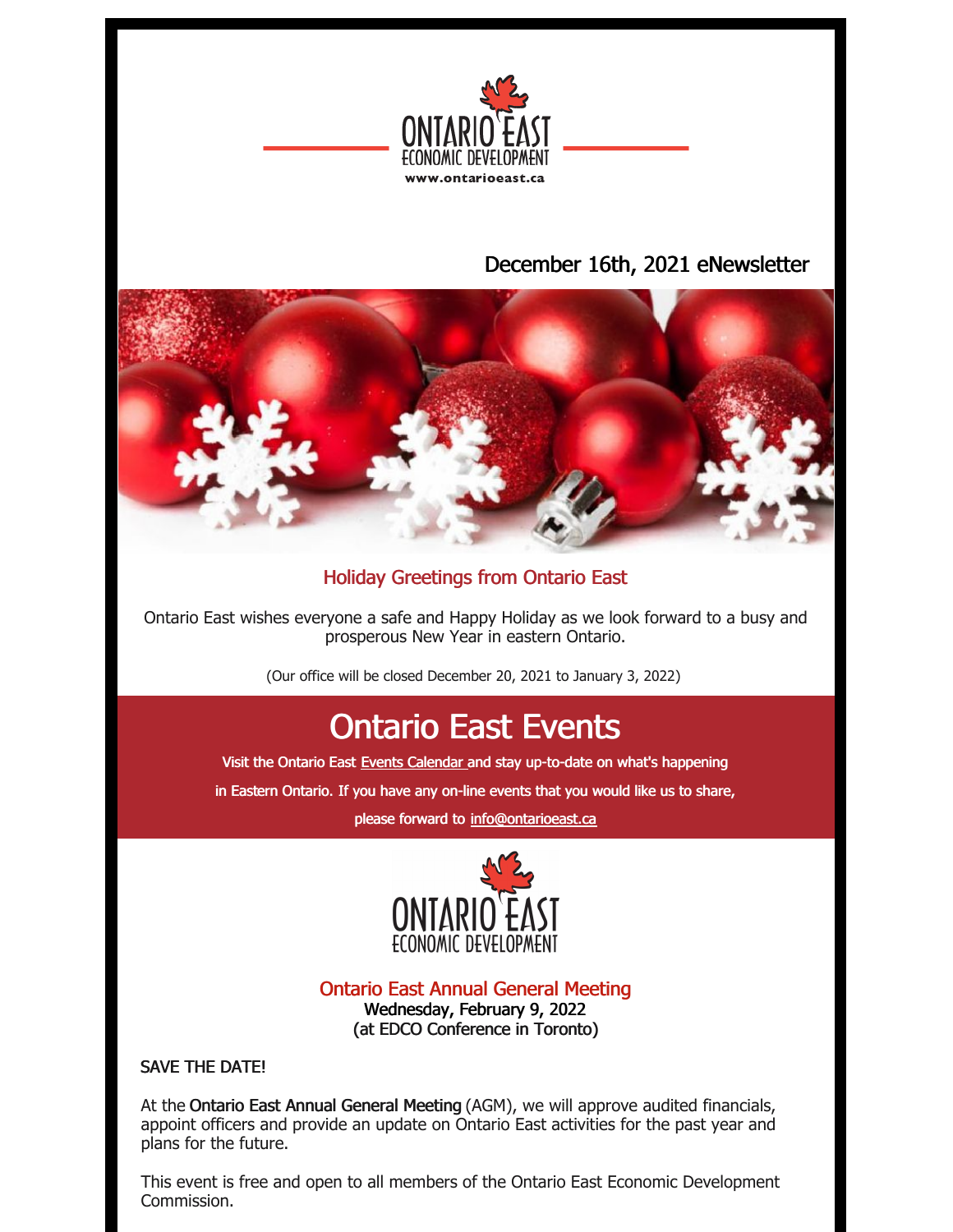Details and Registration coming soon.

We hope to see you there!

## Ontario East News

If you have any news that you would like us to share, please forward to [info@ontarioeast.ca](mailto:info@ontarioeast.ca)



### Ontario East and its Members Participate in Provincial Economic Development Consultations

Recently the Ontario East Economic Development Commission (Ontario East), along with many of its community economic development members participated in consultations with the Province of Ontario to provide input and feedback on funding programs, pandemic recovery and regional economic development.

With over 30 years since our regional investment promotion organization was launched, our collective experiences and demonstrated success implementing collaborative and cooperative regional programs position Ontario East well to provide important insights into the future of economic development and how important government programs and services are to our local businesses, and to those who support them.

Ministry of Economic Development, Job Creation & Trade (MEDJCT) programs like the Regional Development Fund and the Land for Employment Action Plan (LEAP) offered by the Ministry of Municipal Affairs and Housing (MMAH) are two examples of many economic development programs that help our members to effectively deliver much needed assistance and support services in the region as we work together to attract and retain employers in eastern Ontario.

Thank you to our provincial partners at these Ministries and theOntario Ministry of Agriculture of Food and Rural Affairs (OMAFRA) and the Ministry of Labour, Training, and Skills Development (MLTSD) for your ongoing support and important contributions to Ontario East.



#### Ontario East Talent Identification Support Project Update (OE-TISP)

OE-TISP: Pandemic Workforce Data and More of our Most Popular blogs for Jobseekers for you to Use and Share

Are you looking for post-pandemic workforce data? OE-TISP's partners, the Eastern Workforce Innovation Board, allowed us t[orepublish](https://t.sidekickopen01.com/s3t/c/5/f18dQhb0S7kv8c82szVf5rhG59hl3kW7_k2842PyJyGW7wzN4k2Qx-dHW2Swb-n2bzNMtf46JSFc01?te=W3R5hFj4cm2zwW3CbHnh1JDwy2W3zgDbB3K1M16W1JxvHB4fHRFDW45SBb-1GGmmMW3H4SVQ3DJ0HVF49N02sPbGL1&si=5457739056414720&pi=3e4d62b5-536f-4d62-f1d6-d3ff78fb6e99) here the significant data they gathered.

Also, our most popular blogs have been about moving to eastern Ontaro, so we wrote two more:

Improve Pandemic Living by [Relocating](https://t.sidekickopen01.com/s3t/c/5/f18dQhb0S7kv8c82szVf5rhG59hl3kW7_k2842PyJyGW7wzN4k2Qx-dHW2Swb-n2bzNMtf46JSFc01?te=W3R5hFj4cm2zwW3CbHnh1JDwy2W3zgDbB3K1M16W1JxvHB49KvSNW3F4G5h41S2fsF43W8-VRKRV1&si=5457739056414720&pi=3e4d62b5-536f-4d62-f1d6-d3ff78fb6e99) for Work and Job Seekers, Moving to Eastern Ontario Is a Good [Investment.](https://blog.ontarioeast.ca/job-seekers-moving-to-eastern-ontario)